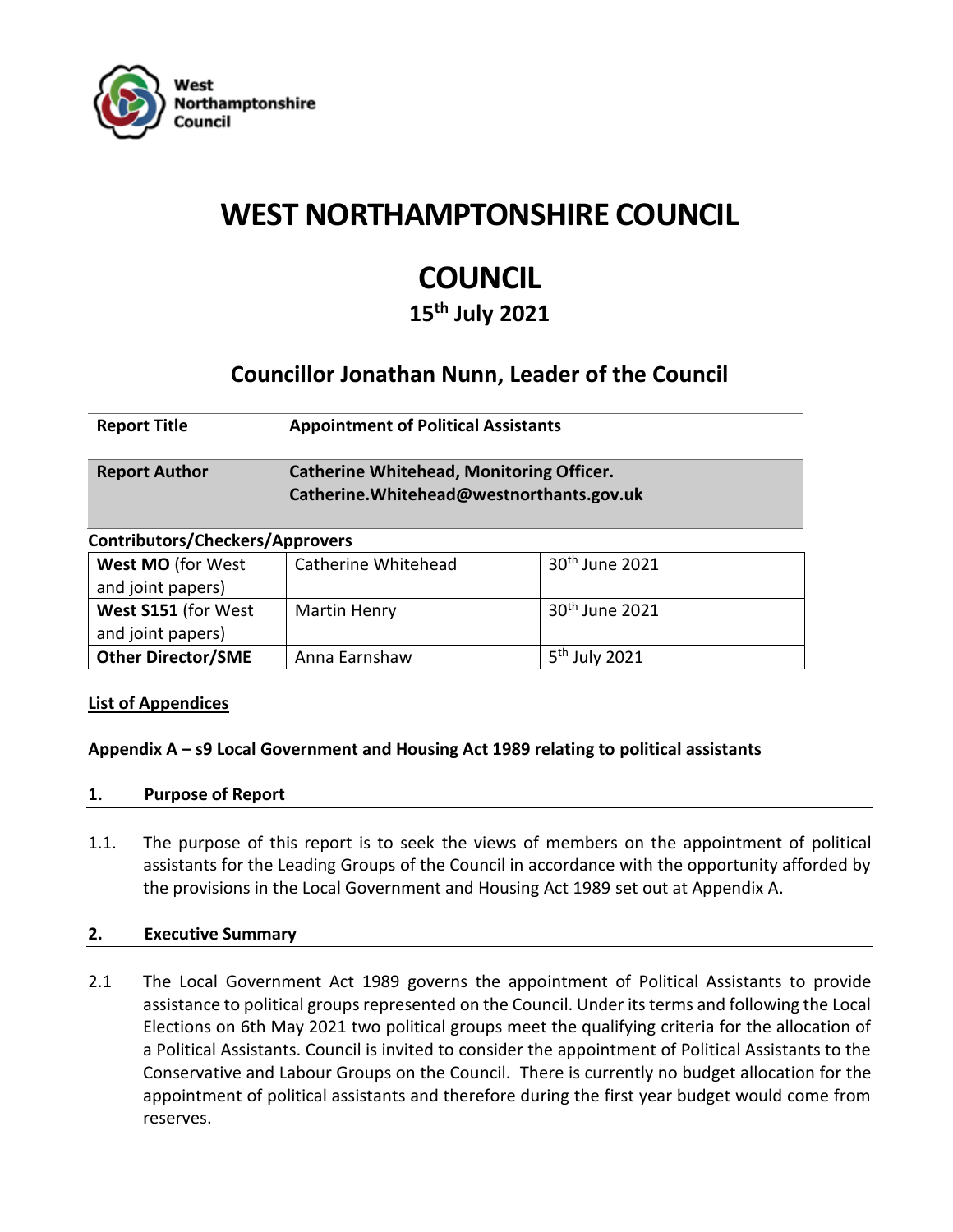#### **3. Recommendations**

- 3.1 It is recommended that Council:
- a) Agrees to the appointment of political assistants under the terms of the Local Government Act 1989 with effect from this Annual Council until to be reviewed at the next Annual Council meeting and subject to a maximum renewal to the Annual Council following the elections in 2025.
- b) Agrees that in accordance with the qualifying criteria posts are allocated to the Conservative and Labour Groups.
- c) Requests that the Leaders of the Conservative and Labour Groups advise the Director of Legal and Democratic Services of the wishes of their Groups on the filling of those posts.

#### **4. Reason for Recommendations**

- 4.1 Following the outcome of the election in May 2021 the Labour and Conservative groups meeting the qualifying criteria for having a political assistant.
	- The Leaders of the Conservative and Labour Groups have expressed an interest in having support from a political assistant the appointment is described as being made "for the purpose of providing assistance, in the discharge of any of their functions as members of a relevant authority, to members of any political group to which members of the authority belong";
	- any Council may have only three such posts at any given time, but appointments can only be made if posts are allocated to all of the groups who qualify – in West Northamptonshire this is the Conservative and Labour Groups.
	- $\bullet$  to qualify, a group must have at least one tenth of the total membership of the authority in West Northamptonshire this is a minimum of ten Members.
	- the posts are fixed term and operate on an annual renewal basis with a maximum renewal of four years ie to the Annual meeting following the Local elections (i.e approximately four years) - the next one being 2025.
	- the level of remuneration is controlled by law.

#### **5. Report Background**

- 5.1 Under Section 9 of the Local Government and Housing Act 1989, a local authority may appoint assistants for political groups, subject to specific conditions including their remuneration. The key features of this statutory provision (set out in full at Appendix A) are as follows;
- 5.2 Further provisions within the Act ensure that, where such posts are established no appointments can be made until posts have been established for all qualifying groups.
- 5.3 Northampton Borough Council was the only predecessor Council that employed political assistants. As a result of the restrictions outlined above any existing contracts ended on 20th May 2021 at the Annual Meeting following the election.
- 5.4 Any decision to appoint political assistants sits with the new administration of the qualifying groups. The Leaders of both groups have expressed an interest in appointing political assistants.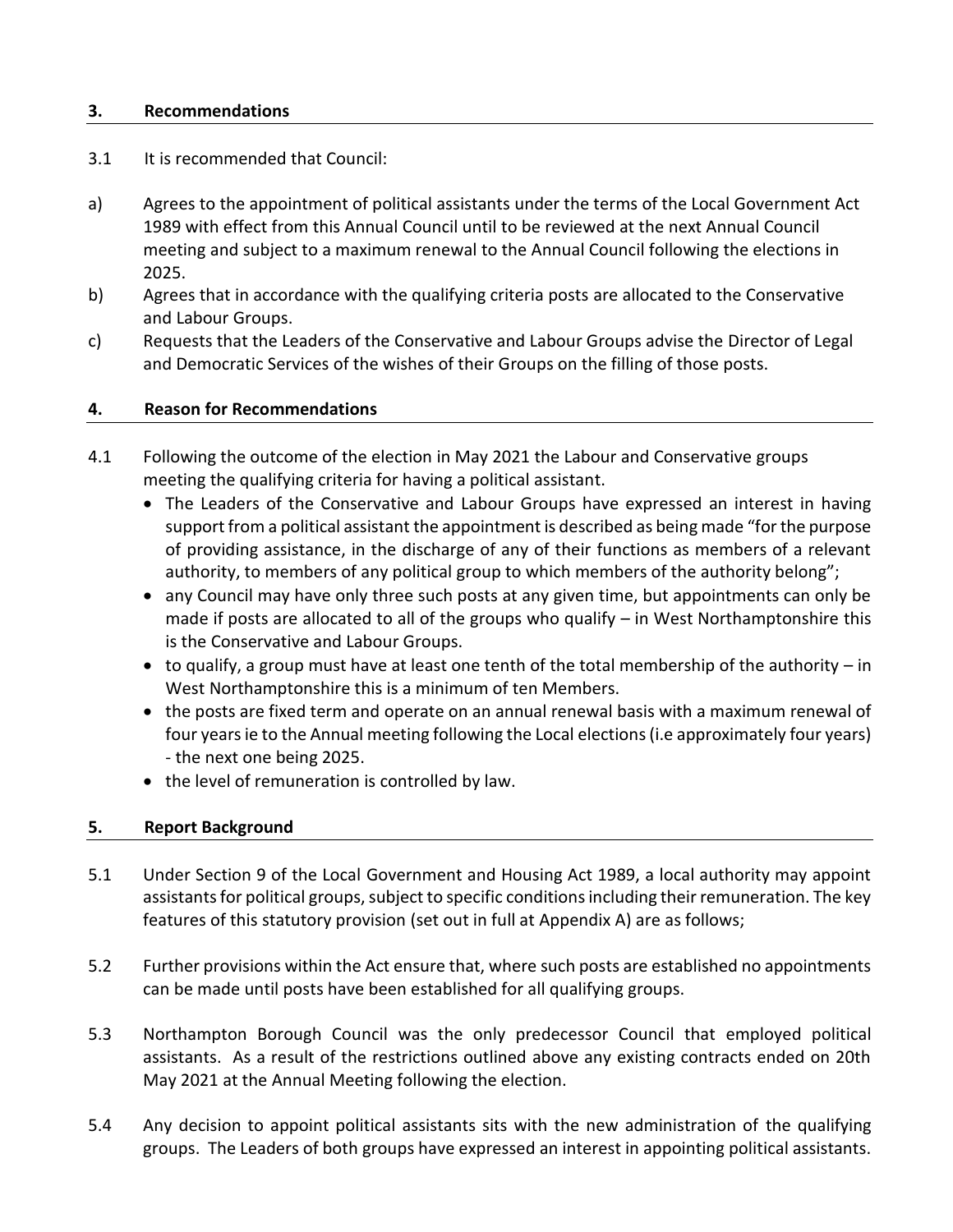- 5.5 The budget for these political assistants ie both Conservative and Labour was on the basis of a salary of £31,118 with on costs taking the total budget allocation to just over £80,260. This budget is available to fund the proposed posts. The salaries of political assistants have a set maximum salary level prescribed by law. The maximum salary (£34,986) is determined by the Local Government (Assistants for Political Groups) (Remuneration) (England) Order 2006.
- 5.6 The legislation also requires that the Council's standing orders must provide for the restrictions set out and therefore the Council's Constitution will be amended to ensure that it includes reference to the restrictions in relation to political groups as set out in Appendix A.
- 5.7 The legislation also makes it clear that the Council cannot delegate its functions to Political Assistants and that Political Assistants cannot manage any of the Council's staff. This is to ensure that the role of political assistants is confined to providing assistance to political groups as set out in the legislation and nothing else.

#### **6. Issues and Choices**

6.1 The proposal is to appoint political assistants for the two largest groups on the authority. The legislation is very prescriptive about the appointment. The choices are therefore to decide to appoint the political assistants or not. The appointment of political assistants will result in additional costs not previously budgeted for. However, the two group leaders of the leading groups have both indicated that they wish to appoint political assistants on the basis that this will support the members of their group in carrying out their roles.

#### **7. Implications (including financial implications)**

#### 7.1 **Resources and Financial**

7.1.1 There are financial implications as set out in the body of the report. The current budget for these posts is £80,260 which is sufficient to fund two posts at £31,118 with on costs. If a third group were to reach 10% of the membership they would be entitled to a political assistant and there is no provision for this however this is not anticipated.

#### 7.2 **Legal**

7.2.1 There are specific legal implications which are set out in the body of the report. Appointments must be in accordance with the regulations and at a level which is on or below the prescribed maximum. The period of employment and a range of other matters in relation to the appointments are prescribed in legislation. The provisions are attached at Appendix A.

#### 7.3 **Risk**

7.3.1 There are no significant risks arising from the proposed recommendations in this report.

#### 7.4 **Consultation**